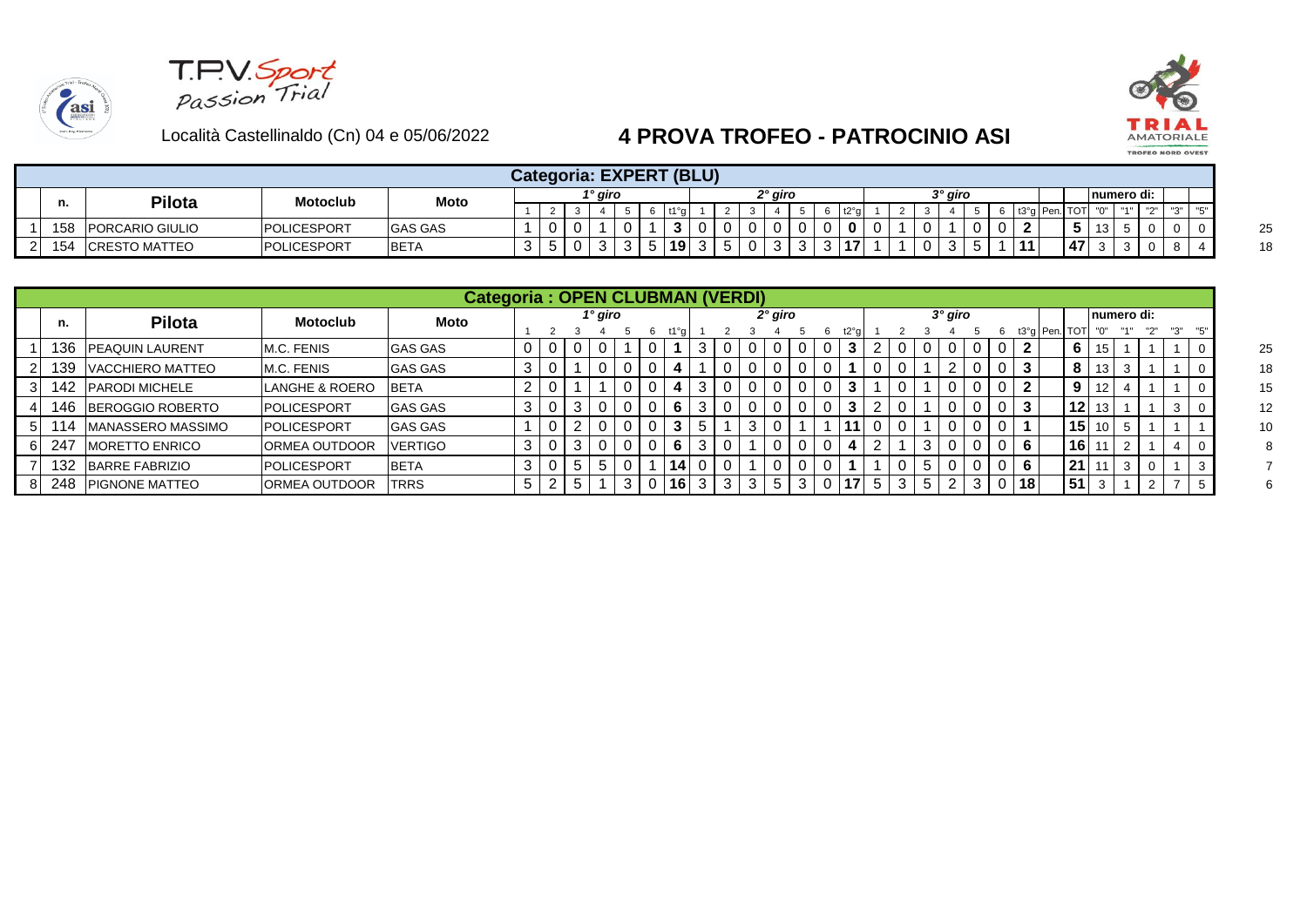asi





|     |    |                          |                         |                |   |   |   |         |   |   | <b>Categoria: CLUBMAN (VERDI)</b> |   |   |   |         |   |   |      |   |   |                |   |   |      |                   |                 |     |             |     |                |  |
|-----|----|--------------------------|-------------------------|----------------|---|---|---|---------|---|---|-----------------------------------|---|---|---|---------|---|---|------|---|---|----------------|---|---|------|-------------------|-----------------|-----|-------------|-----|----------------|--|
|     | n. | <b>Pilota</b>            | <b>Motoclub</b>         | <b>Moto</b>    |   |   |   | 1° giro |   |   |                                   |   |   |   | 2° giro |   |   |      |   |   | $3^\circ$ giro |   |   |      |                   |                 |     | Inumero di: |     |                |  |
|     |    |                          |                         |                |   |   | 3 |         | 5 | 6 |                                   |   |   | 3 |         | 5 | 6 | t2°  |   |   |                |   | 6 |      | t3°g   Pen.   TOT |                 | "0" |             | "2" | "3"            |  |
|     |    | 145   IOPPOLO EDOARDO    | <b>CONCA VERDE</b>      | <b>GAS GAS</b> | 3 |   |   |         |   |   | 3                                 |   |   |   |         | 0 |   |      |   |   |                |   |   |      |                   | 6               | 15  |             |     |                |  |
|     |    | 242 BATTAGLIOTTI DANIELE | <b>IPOLICESPORT</b>     | <b>GAS GAS</b> | 3 |   |   |         |   |   | 5                                 | 3 |   |   |         |   |   |      |   |   |                |   |   |      |                   | 12              |     |             |     | $\overline{2}$ |  |
|     |    | 3 112 SAIA MATTEO        | <b>B.L. RACING TEAM</b> | <b>GAS GAS</b> | 3 | U |   | 3       |   |   | 8                                 |   |   |   |         |   |   | 3    |   |   |                |   |   |      |                   | 15              | 10  | 3           | 3   |                |  |
|     |    | 147   ROLLE ENZO GIACOMO | <b>IPOLICESPORT</b>     | <b>BETA</b>    |   | 2 |   |         |   |   | 5                                 | 3 |   | 3 |         |   |   |      |   |   |                |   |   |      |                   | 15 <sup>1</sup> |     |             |     |                |  |
|     |    | 5 245 SCIRI RUDY         | <b>ORMEA OUTDOOR</b>    | <b>GAS GAS</b> | 3 |   | 3 |         | 0 |   |                                   | 3 |   |   |         |   |   | 6    |   |   |                |   |   | 5    |                   | 18              |     |             |     | 3              |  |
|     |    | 101 GALLIANO IVAN        | <b>CONCA VERDE</b>      | <b>VERTIGO</b> | 2 |   | 3 |         | 0 |   |                                   | 3 |   | 3 |         |   |   | 8    | 3 |   |                |   |   | 6    |                   | 21              | 9   |             |     |                |  |
|     |    | 134   MAERO EZIO         | ICONCA VERDE            | <b>ISHERCO</b> | 3 | υ | 3 |         | 0 | 0 |                                   | 3 |   | 3 |         | 3 |   | 10   | 3 | 3 |                |   |   |      |                   | 24 <sub>1</sub> | 8   | 3           |     |                |  |
|     |    | 126 ICOMBA ALESSIO       | <b>M.C. INFERNOTTO</b>  | <b>GAS GAS</b> | 3 |   | 3 | 3       |   | 0 | 10                                | 3 |   | 3 | 3       | 0 |   | 9    | 3 | 3 |                |   |   |      |                   | 26              | 8   |             |     | 8              |  |
|     |    | 127 COMBA FABIO          | M.C. INFERNOTTO         | <b>BETA</b>    | 3 | 2 | 3 |         |   | 0 | 10                                | 3 | 0 | 3 |         |   |   | 8    | 3 | 5 |                |   |   | 10   |                   | 28              | 6   |             |     | 5              |  |
| 1 C |    | 128 CARLON MICHEL        | M.C. FENIS              | <b>SHERCO</b>  | 3 |   | 3 |         |   | 0 | 9                                 | 3 |   | 3 | 3       | 3 | 5 | 18   | 3 | 3 | 0              |   |   | 8    |                   | 35              | 3   | 6           |     | 8              |  |
|     |    | 108 CRETIER OSCAR        | <b>MGT OFF ROAD</b>     | <b>GAS GAS</b> | 3 | 3 | 5 | 3       |   | 0 | 15                                | 3 |   | 3 |         | 3 | 3 | 13   | 3 | 3 | 3              |   |   | 10   |                   | 38              |     | 3           |     | 10             |  |
|     |    | 113 JUGLAIR MATTEO       | M.C. FENIS              | <b>BETA</b>    | 3 | 2 | 5 |         | 3 | 0 | 13                                | 3 | 5 | 3 |         | 3 |   | 15   | 5 | 3 |                |   |   | 12   |                   | 40              |     |             | 3   | 6              |  |
|     |    | 117 PERNEL STEFANO       | M.C. FENIS              | <b>SHERCO</b>  | 3 | 3 | 3 | 3       | 5 | 0 | 17                                | 5 | 3 | 3 |         | 3 | 0 | 16   | 3 | 5 | 3              | 3 |   | 14   |                   | 47              |     |             |     | 10             |  |
|     |    | 116 PERNEL MICHEL        | M.C. FENIS              | <b>BETA</b>    | 3 | 3 | 3 | 5       | 3 | 3 | 20                                | 3 | 3 | 3 | 3       | 3 | 3 | 18   | 5 | 3 | 5              | 3 |   | 19   |                   | 57              |     |             |     | 13             |  |
| 15  |    | 107 DUC LAURENT          | M.C. FENIS              | <b>GAS GAS</b> |   |   |   |         |   |   | Rit.                              |   |   |   |         |   |   | Rit. |   |   |                |   |   | Rit. |                   | Rit.            | 0   | 0           |     | 0              |  |

|     |                          |                         |                |  |         |  | Categoria UNDER 18 (GIALLO) |  |           |  |  |  |         |  |     |      |    |            |          |  |
|-----|--------------------------|-------------------------|----------------|--|---------|--|-----------------------------|--|-----------|--|--|--|---------|--|-----|------|----|------------|----------|--|
| n.  | <b>Pilota</b>            | Motoclub                | Moto           |  | 1° giro |  |                             |  | $2°$ giro |  |  |  | 3° giro |  |     |      |    | numero di: |          |  |
|     |                          |                         |                |  |         |  |                             |  |           |  |  |  |         |  | t3° | Pen. |    |            | יי כי יי |  |
| -57 | <b>IFRANZONI WILLIAM</b> | L'AURA SUSA             | <b>GAS GAS</b> |  |         |  |                             |  |           |  |  |  |         |  |     |      | 24 |            |          |  |
|     | 2 58 PIA ALESSANDRO      | <b>CONCA VERDE</b>      | <b>GAS GAS</b> |  |         |  | 14                          |  |           |  |  |  |         |  |     |      | 35 |            |          |  |
|     | 3 215 KONUSUR ANDREA     | M.C. FENIS              | <b>MONTESA</b> |  |         |  |                             |  |           |  |  |  |         |  | 14  |      | 40 |            |          |  |
|     | 1 219 ITARAMASCO UMBERTO | <b>IM.C. INFERNOTTO</b> | <b>BETA</b>    |  |         |  | 18                          |  |           |  |  |  |         |  | 20  |      | 55 |            |          |  |
|     | 5 59 GONNET SIMONE       | <b>CONCA VERDE</b>      | <b>GAS GAS</b> |  |         |  | 20                          |  |           |  |  |  |         |  |     |      | 56 |            | 10       |  |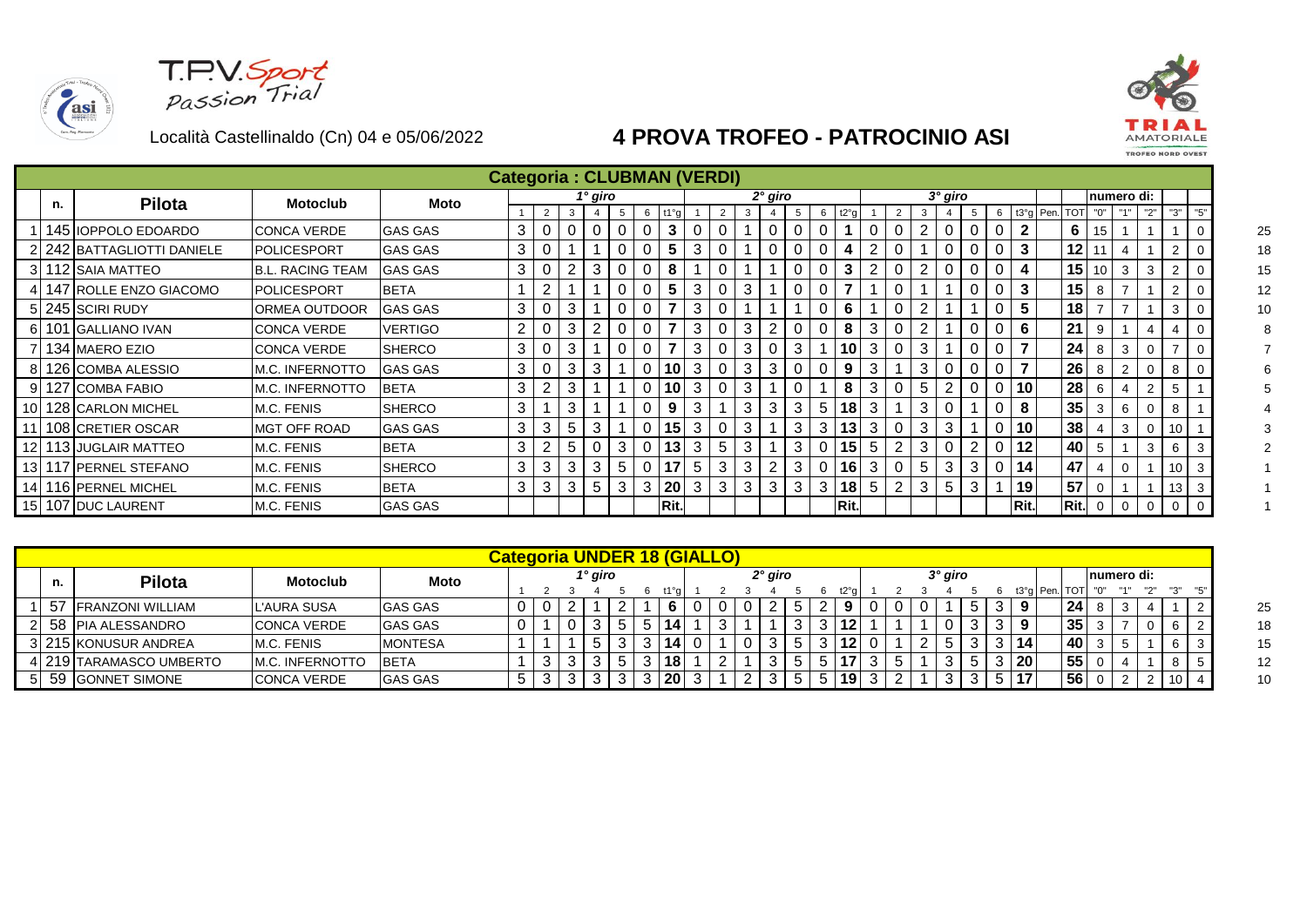**T.P.V.Sport**<br>Passion Trial

asi



|                 |        |                                   |                             | <b>Categoria: OPEN AMATORI (GIALLO)</b> |                |          |              |                |             |                |                          |                |                |          |                |   |   |                |                |                |             |              |                |                |      |           |                 |                |                |                |                |     |
|-----------------|--------|-----------------------------------|-----------------------------|-----------------------------------------|----------------|----------|--------------|----------------|-------------|----------------|--------------------------|----------------|----------------|----------|----------------|---|---|----------------|----------------|----------------|-------------|--------------|----------------|----------------|------|-----------|-----------------|----------------|----------------|----------------|----------------|-----|
|                 | n.     | <b>Pilota</b>                     | <b>Motoclub</b>             | <b>Moto</b>                             |                |          |              | 1° giro        |             |                |                          |                |                |          | $2°$ giro      |   |   |                |                |                |             | $3°$ giro    |                |                |      |           |                 |                | numero di:     |                |                |     |
|                 |        |                                   |                             |                                         |                | 2        | $\mathbf{3}$ | $\overline{4}$ | $5^{\circ}$ | 6.6            | t1°a                     |                | 2              | 3        |                | 5 | 6 | t2°q           |                | $\overline{2}$ | 3           |              | 5              | 6              |      | t3°g Pen. | TOT             | "0"            |                | "2"            | "3"            | "5" |
|                 | 71     | ROCCO CLAUDIO                     | M.C. VALSESSERA             | <b>VERTIGO</b>                          | $\mathbf{0}$   | 0        | 0            |                | $\mathbf 0$ |                | $\mathbf{2}$             | 0              | 0              |          |                |   | 0 | $\overline{2}$ | 0              | C              | $\mathbf 0$ |              | 0              | $\Omega$       |      |           | 5               | 13             | 5              | -0             | 0              | 0   |
|                 | 82     | <b>STUPINO ROBERTO</b>            | <b>POLICESPORT</b>          | <b>BETA</b>                             | $\mathbf{0}$   | 0        | 0            | 0              |             |                | $\mathbf{2}$             | 0              | 0              | 0        | $\overline{2}$ |   |   | 4              | 0              | C              | 0           | O            | 0              |                |      | 5         | 12              |                | 5              |                | $\mathbf 0$    |     |
| 3               |        | 83 BROCCO ALESSIO SIMONE          | ICONCA VERDE                | <b>BETA</b>                             | 0              | $\Omega$ | $\mathbf{0}$ | 0              |             | 3              |                          | 2              |                |          |                | 5 | 3 |                |                |                |             |              |                |                |      |           | 19              | 9              |                |                | $\overline{2}$ |     |
|                 | 72     | <b>TERLIZZI ANDREA</b>            | POLICESPORT                 | <b>GAS GAS</b>                          | 0              | 0        | 0            |                | 2           | 5              | 8                        |                | $\mathbf 0$    |          | 3              |   |   | 6              | C              | 2              | $\Omega$    | 3            |                | 0              | 6    |           | 20              | 8              | 5              |                | $\overline{2}$ |     |
|                 | 66     | ROSOTTI NORMAN FRANCESCONCA VERDE |                             | <b>BETA</b>                             | $\mathbf{0}$   | 0        | 0            |                | 3           | 3              |                          | 3              | 0              | 0        |                |   | 3 | 8              | 0              | C              | 0           | 3            | $\overline{2}$ | $\overline{2}$ |      |           | 22              | 8              | 3              | $\overline{2}$ | 5              |     |
| 61              |        | 85 GONNET DEMIS                   | <b>CONCA VERDE</b>          | <b>GAS GAS</b>                          | 0              | $\Omega$ | 0            |                |             | 5              |                          | 0              |                |          | 3              | 3 |   | 8              |                |                |             |              | $\overline{2}$ | 3              |      |           | 22              | 8              |                |                | 3              |     |
|                 | 61     | <b>BORGOGNO ANDREA</b>            | IB.L. RACING TEAM           | <b>BETA</b>                             |                | 0        | $\mathbf 0$  | 5              | $2^{\circ}$ | 3              |                          |                |                |          |                | 0 | 3 | 6              |                | C              | 0           | $\mathsf{C}$ |                | 3              | 5    |           | 22              |                | 6              |                | 3              |     |
| 8               | 74     | <b>BOUISSA SERGIO</b>             | <b>CONCA VERDE</b>          | <b>MONTESA</b>                          |                | 0        | 0            | 3              | 3           |                | 8                        | 0              | 0              |          |                | 3 | 5 | 9              | 3              | C              | 0           | 3            | 2              |                | 8    |           | 25              | 8              | 3              |                | 5              |     |
|                 |        | 212 CRESTANI STEFANO              | <b>FARA DOC</b>             | <b>GAS GAS</b>                          | 0              | $\Omega$ | 0            |                | 3           | 5              | 9                        |                | 2              |          |                | 2 |   | 8              |                |                | $\Omega$    |              | 5              | 2              | 9    |           | 26              | 6              | 5              |                |                |     |
|                 | 10 221 | <b>RUGGIASCHI MATTEO</b>          | <b>M.C. DRAGONE</b>         | <b>SHERCO</b>                           | 0              |          | $\mathbf 0$  | 3              | 3           | 5              | 12                       | 0              |                |          |                | 5 | 3 | 10             | 0              | C              | 0           | 3            | 3              |                |      |           | 29              |                |                |                | 5              |     |
|                 |        | 217 PESCE FRANCO                  | <b>B.L. RACING TEAM</b>     | <b>BETA</b>                             | 3              |          | 0            | 0              | 3           |                | 9                        | 0              |                |          | 3              | 3 | 3 | 10             | 0              |                |             |              | 5              | 2              | 11   |           | 30 <sup>°</sup> | 5              |                | 3              | 5              |     |
| 12              | -93    | <b>MUSSINO MARCO</b>              | POLICESPORT                 | <b>MONTESA</b>                          | $\mathbf{0}$   | 3        |              |                | 3           | 3              |                          |                | 0              | 5        | 0              | 3 | 3 | 12             | 0              |                |             |              | 2              | 3              |      |           | 30 <sup>°</sup> | 5              | 5              |                | 6              |     |
| 13 <sub>l</sub> | 86     | ORBANIELLO ANTONIO                | <b>L'AURA SUSA</b>          | <b>BETA</b>                             | $\mathbf{0}$   | $\Omega$ | 0            | 3              | 5           | 3              |                          | 3              |                |          | 3              | 3 |   |                | 3              |                |             | 3            | 5              |                | 14   |           | 36              |                | 5              |                |                |     |
|                 |        | 14 70 POI DANIELE                 | M.C. VALSESSERA             | <b>SHERCO</b>                           | 3              |          | 0            |                | 5           | 3              | 15                       | 0              |                |          |                | 5 |   | 10             | 3              |                | 0           |              | 5              | 2              | 13   |           | 38              |                |                | 6              | 3              | 3   |
| 15 <sub>l</sub> |        | 63 CIOCCA LORENZO                 | M.C. VALSESIA               | <b>BETA</b>                             |                | 3        | 0            | 5              | 3           | 3              | 15                       |                | 3              |          | 5              | 3 | 5 |                | 0              | $\overline{2}$ | 0           | 5            | 3              | 3              | 13   |           | 45              |                | $\overline{2}$ |                |                |     |
|                 |        | 16 213 DELLIO CRISTINA            | <b>VALDIGNEMONTBLAITRRS</b> |                                         | 5              | 3        | 2            | 3              | 5           | 5              | 23                       | 3              | 3              | 3        |                | 3 | 3 | 17             |                |                |             | 3            | 3              | 2              | 10   |           | 50              |                | $\overline{2}$ | 3              | 9              |     |
|                 |        | 17 226 POLETTO ALBERTO            | M.C. FENIS                  | <b>GAS GAS</b>                          | 3 <sup>1</sup> | 3        |              | 3              | 5           | 3              | 18                       | 3              | $\overline{2}$ | 3        | 3              | 3 | 3 |                | $\overline{2}$ | 3              |             | 5            | 3              | 2              | 16   |           | 51              | $\overline{0}$ | 2              | 3              |                |     |
|                 |        | 18 222 GAY LUCA                   | <b>CONCA VERDE</b>          | <b>GAS GAS</b>                          | 5              | 3        |              |                | 5           | 3              | 18                       | 3              | 3              |          | 5              | 5 | 3 | 20             | 3              | $\overline{2}$ | $\mathbf 0$ | 3            | 5              | 3              | 16   |           | 54              |                | 3              |                | 8              |     |
| 19              |        | 67 CROCITTI SALVATORE             | POLICESPORT                 | <b>SHERCO</b>                           | 0              |          | 0            |                | 3           | $\overline{2}$ | $\overline{\phantom{a}}$ | $\overline{2}$ | $\Omega$       | $\Omega$ |                |   |   | Rit.           |                |                |             |              |                |                | Rit. |           | Rit.            |                | $\overline{2}$ | -2             |                |     |
|                 |        | 20 216 ANTOARD MASSIMO            | <b>CONCA VERDE</b>          | <b>GAS GAS</b>                          | 3              |          | 5            | 5              | 5           |                | Rit.                     |                |                |          |                |   |   | Rit.           |                |                |             |              |                |                | Rit. |           | Rit.            | $\mathbf 0$    |                | 0              |                |     |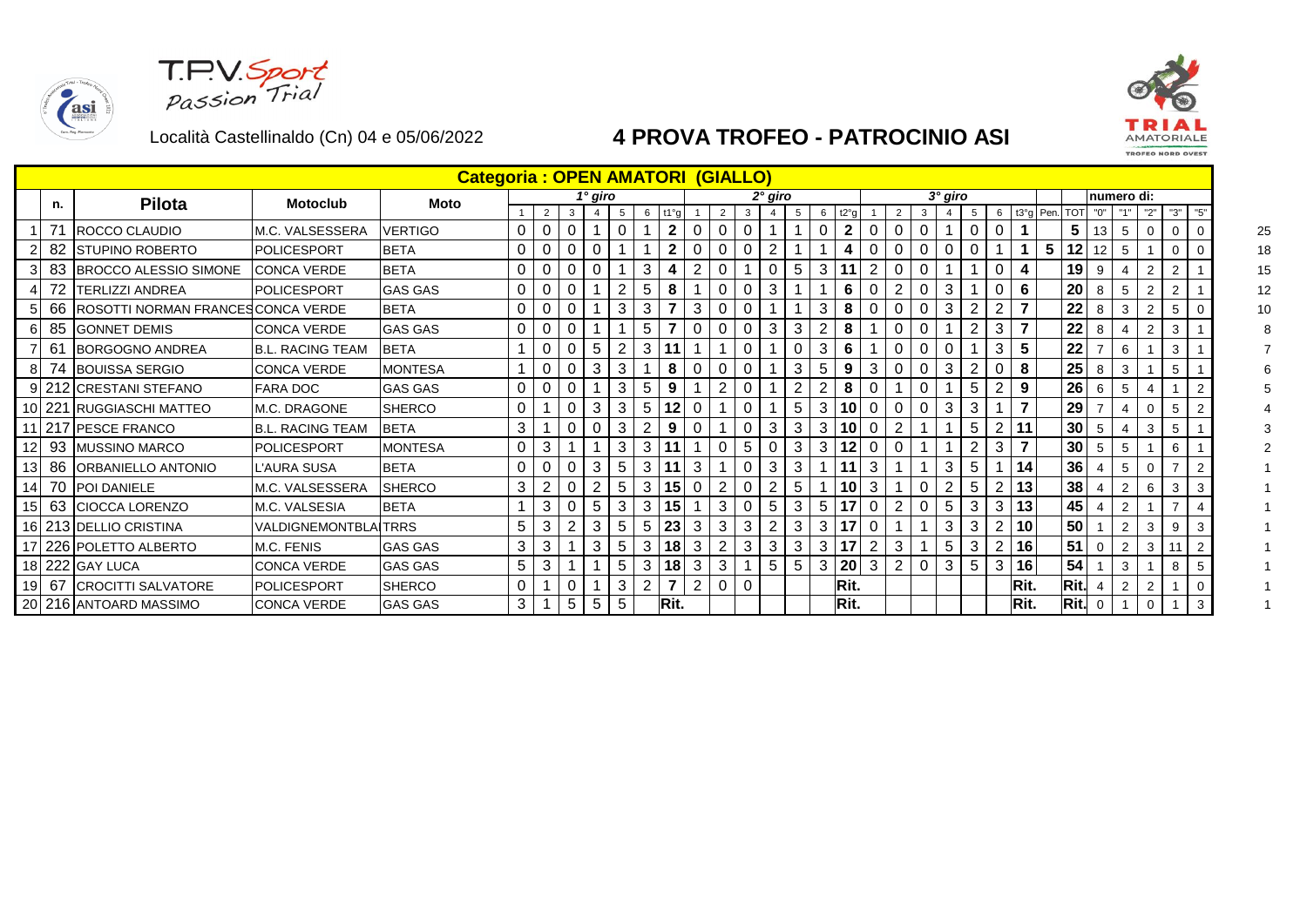asi





|                 |        |                                       |                         | Categoria : AMATORI VETERANI (BIANCHI) |   |          |                |         |   |   |                 |          |   |   |           |   |   |      |   |  |          |    |          |             |               |                 |             |                |                |                |     |
|-----------------|--------|---------------------------------------|-------------------------|----------------------------------------|---|----------|----------------|---------|---|---|-----------------|----------|---|---|-----------|---|---|------|---|--|----------|----|----------|-------------|---------------|-----------------|-------------|----------------|----------------|----------------|-----|
|                 | n.     | <b>Pilota</b>                         | <b>Motoclub</b>         | Moto                                   |   |          |                | 1° giro |   |   |                 |          |   |   | $2°$ giro |   |   |      |   |  | 3° giro  |    |          |             |               |                 |             | numero di:     |                |                |     |
|                 |        |                                       |                         |                                        |   | 2        |                |         |   | 6 | t1°q            |          |   |   |           |   | 6 | t2°g |   |  |          | -5 | 6        |             | t3°g Pen. TOT |                 | "0"         |                | "2"            | "3"            | "5" |
|                 |        | 175 TERZI ENRICO                      | FARA DOC                | <b>SHERCO</b>                          |   |          |                |         |   |   |                 |          |   |   |           |   | 0 | 0    |   |  |          |    |          |             |               | $\mathbf{2}$    | 16          | 2              |                | 0              |     |
|                 |        | 12 ROLANDO PERINO LUCIANO POLICESPORT |                         | <b>VERTIGO</b>                         | 0 |          |                |         |   |   |                 |          |   |   |           |   |   |      |   |  |          |    |          | 0           |               | 5               | 13          | 5              |                |                |     |
|                 |        | 3 180 BOUNOUS RENZO                   | M.C. DRAGONE            | <b>BETA</b>                            | 0 |          |                |         |   |   |                 | 0        |   |   |           |   |   |      |   |  |          |    | 3        | 3           |               | 6               | 14          | 3              |                |                |     |
|                 | 5      | <b>TERLIZZI MAURO</b>                 | <b>POLICESPORT</b>      | VERTIGO                                |   |          |                |         |   |   |                 |          |   |   |           |   | 0 | 0    |   |  |          | 5  |          |             |               | 8               | 15          |                |                | 0              |     |
| 5 <sup>1</sup>  |        | 16 QUERIO MARCO                       | <b>POLICESPORT</b>      | <b>BETA</b>                            | 0 | 0        |                | 5       |   |   |                 | $\Omega$ |   |   |           |   |   |      |   |  | $\Omega$ |    | $\Omega$ | $\mathbf 0$ |               | 8               | 14          | 3              |                |                |     |
| 61              |        | RAYMONDO MAURO                        | <b>CONCA VERDE</b>      | <b>GAS GAS</b>                         | 0 | 0        |                |         |   |   | 4               | 0        |   |   |           |   |   | 3    |   |  |          | 3  | $\Omega$ | 3           |               | 10 <sup>1</sup> | 12          | 3              |                |                |     |
|                 | 18     | <b>PICOGNA SIMONE</b>                 | <b>POLICESPORT</b>      | <b>SHERCO</b>                          | 0 |          |                |         | 3 |   | 5               | 0        |   | 0 |           |   |   |      |   |  |          |    |          |             |               | 10 <sup>1</sup> | 12          | 3              | $\overline{2}$ |                |     |
| 81              |        | CALABRIA LUCIANO                      | <b>CONCA VERDE</b>      | <b>TRRS</b>                            |   |          |                |         |   |   |                 |          |   |   |           |   | 3 | 6    |   |  |          |    |          |             |               | 11              | 12          | 3              |                | $\overline{2}$ |     |
|                 | 10     | <b>RAVIGLIONE FABRIZIO</b>            | M.C. FENIS              | <b>TRRS</b>                            |   |          |                |         |   |   | 6               |          |   |   |           |   | 3 |      |   |  |          | 5  | 3        | 8           |               | 18              | 10          |                |                | 3              |     |
| 10              | 47     | <b>MARUTTI ALBERTO</b>                | <b>B.L. RACING TEAM</b> | <b>TRRS</b>                            |   | 0        | 3              | 5       | 3 |   | 13              | 0        |   |   |           |   |   | 5    |   |  |          |    | $\Omega$ |             |               | 19 <sub>1</sub> | 9           |                | $\overline{2}$ | $\overline{2}$ |     |
|                 | 34     | DOLCE FRANCO                          | <b>CONCA VERDE</b>      | <b>TRRS</b>                            | 3 |          |                |         |   |   | 5               |          |   |   |           |   |   | 5    |   |  |          | 5  |          | 9           |               | 19              | 8           | 6              |                | $\overline{2}$ |     |
| 12              |        | MODONESE ANTENORE                     | <b>POLICESPORT</b>      | <b>SHERCO</b>                          | 0 |          |                |         |   |   | 5               | 5        |   | 5 |           | 3 | 3 | 16   | 0 |  |          |    |          |             |               | 25              | 8           | 3              | 3              | $\overline{2}$ |     |
| 13 <sub>l</sub> |        | 46 STALTARI FRANCESCO                 | <b>M.C. INFERNOTTO</b>  | <b>BETA</b>                            |   |          |                | 3       |   | 3 | $12 \,$         |          |   |   |           | 5 |   | 8    |   |  |          | 3  | 2        | 5           |               | 25              |             | 3              |                | 3              |     |
|                 |        | 14   179 IDE COSTANZI VALTER          | IM.C. DRAGONE           | <b>BETA</b>                            |   | 3        |                |         |   | 3 | 10 <sup>1</sup> |          |   |   |           |   | 3 | 8    |   |  |          | 3  | 3        | 10          |               | 28              | 6           | 3              | $\overline{2}$ |                |     |
|                 | 45     | CARISIO DAVIDE                        | POLICESPORT             | <b>SHERCO</b>                          | 3 |          |                |         |   |   | 11              |          |   |   |           |   | 5 | 9    | 3 |  |          | 3  | 3        | 9           |               | 29              | 6           | 3              | 3              | 5              |     |
|                 | 16 201 | GHIBAUDO GIANMARCO                    | M.C. DRAGONE            | <b>GARELLI</b>                         | 0 | $\Omega$ |                | 3       | 3 | 3 | 10 <sup>1</sup> | 3        |   |   |           | 3 |   | 10   |   |  |          | 5  | 3        | 11          |               | 31              | 5           |                | $\overline{2}$ | 6              |     |
|                 | 41     | <b>BOSIO DANIELE</b>                  | <b>CONCA VERDE</b>      | <b>MONTESA</b>                         | 0 | 3        |                | 5       | 3 |   | 12              | 2        |   | 5 |           | 3 | 2 | 14   |   |  | $\Omega$ | 3  | 3        | 8           |               | 34              | 5           | 3              | 3              | 5              |     |
|                 |        | 18 181 PAIRE FERNANDO                 | <b>B.L. RACING TEAM</b> | <b>TRRS</b>                            |   | 3        | $\overline{2}$ | 3       | 5 | 3 | 18              | 5        | 3 | 3 | 3         | 3 | 5 | 22   |   |  |          | 3  | 5        | 18          |               | 58              | $\mathbf 0$ | $\overline{2}$ | 2              | 9              |     |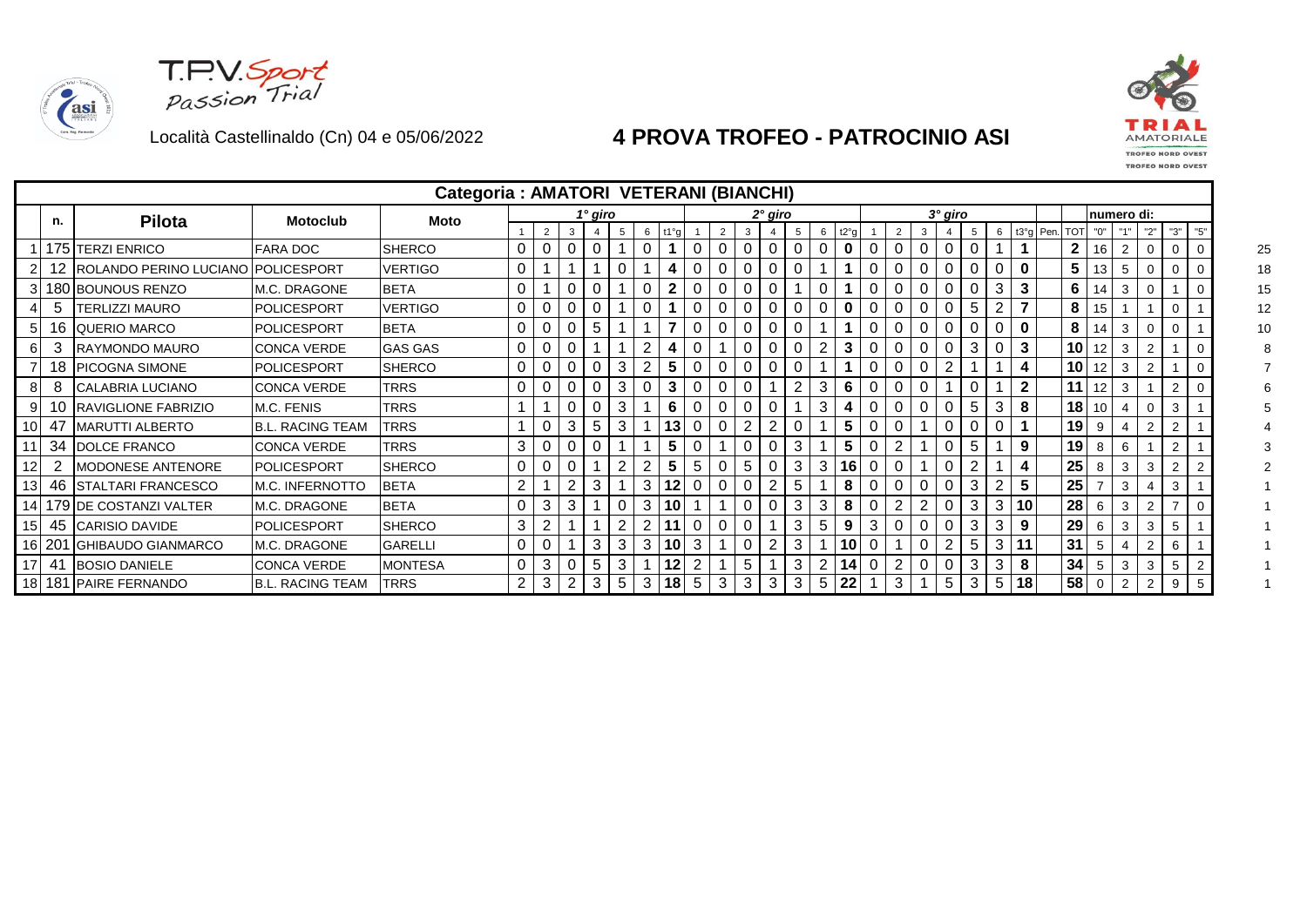asi





|    |    |                                    |                          | Categoria: AMATORI (BIANCHI) |   |                |          |             |        |    |      |        |   |   |           |    |                |     |   |   |                |           |   |   |              |           |                 |     |                |                |                |    |    |
|----|----|------------------------------------|--------------------------|------------------------------|---|----------------|----------|-------------|--------|----|------|--------|---|---|-----------|----|----------------|-----|---|---|----------------|-----------|---|---|--------------|-----------|-----------------|-----|----------------|----------------|----------------|----|----|
|    | n. | <b>Pilota</b>                      | <b>Motoclub</b>          | Moto                         |   |                |          | 1° giro     |        |    |      |        |   |   | $2°$ giro |    |                |     |   |   |                | $3°$ giro |   |   |              |           |                 |     | numero di:     |                |                |    |    |
|    |    |                                    |                          |                              |   | $\overline{2}$ | 3        |             |        | -6 | t1°a |        |   |   |           | -5 | 6              | t2° |   |   |                |           |   | 6 |              | t3°g Pen. | <b>TOT</b>      | "0" |                | "2"            | "3"            |    |    |
|    |    | 1   172   LANTERMINO MAURO         | M.C. DRAGONE             | <b>BETA</b>                  |   | 0              | 0        |             |        |    |      |        |   |   |           |    | 0              | 0   |   |   |                |           |   |   |              |           | $\overline{2}$  | 16  | $\overline{2}$ | $\mathbf 0$    | 0              |    | 25 |
|    |    | 2 173 FRAIRE PAOLO                 | <b>M.C. DRAGONE</b>      | <b>SHERCO</b>                |   |                |          |             |        |    |      |        |   |   |           |    |                |     |   |   |                |           |   |   | 0            |           | 4               |     |                | $\Omega$       | 0              |    | 18 |
|    |    | 3 171 RIBOTTA ERIK                 | <b>B.L. RACING TEAM</b>  | <b>BETA</b>                  | 0 |                |          |             | $\sim$ |    |      |        |   |   |           |    | 2              |     |   |   |                |           |   |   |              |           | 8               |     |                | $\overline{2}$ |                |    | 15 |
|    |    | 48 VALLINO PAOLO                   | ORMEA OUTDOOR            | <b>VERTIGO</b>               | 0 |                |          |             |        |    |      |        |   |   |           |    |                |     |   |   |                |           |   |   |              |           | 9               | 13  |                |                | 0              |    | 12 |
| 51 |    | 24 SALOMONE ALDO                   | M.C. DRAGONE             | <b>BETA</b>                  | 0 | U              | 0        | 0           | 3      |    | 4    |        | υ |   |           |    |                | 3   |   |   |                |           | 3 |   | 4            |           | 11              | 12  | 3              |                | 2              |    | 10 |
|    |    | 6 190 DELFINO FEDERICO             | VALLE BELBO              | <b>BETA</b>                  | 0 |                |          | $\mathbf 0$ | 3      |    | 4    |        |   |   |           | 5  | 3              | 8   |   |   |                |           |   |   | $\mathbf{0}$ |           | 12              | 14  |                |                | 2              |    |    |
|    |    | 7 185 BOLLA ENRICO                 | <b>POLICESPORT</b>       | <b>GAS GAS</b>               | 0 |                |          |             | 5      |    | 6    |        |   |   |           | 3  |                |     |   |   |                |           |   |   | 3            |           | 13              |     |                |                |                |    |    |
| 81 |    | MOSCHINI EMANUELE FILIBEM.C. FENIS |                          | <b>BETA</b>                  |   | U              |          |             |        |    |      | 3      |   |   |           |    |                |     |   |   |                |           |   | 3 | 9            |           | 17              | 10  |                |                | $\overline{2}$ |    |    |
|    |    | 9 202 BOAGLIO FEDERICO             | <b>IB.L. RACING TEAM</b> | <b>TRRS</b>                  | 0 |                | 0        |             | 3      | 3  |      |        |   |   |           |    | 3              | 6   |   |   |                |           |   | 3 |              |           | 18              | -9  |                |                |                |    |    |
|    |    | 10 23 CRIVELLINO LUCA              | <b>VALLE BELBO</b>       | <b>GAS GAS</b>               | 0 |                | 0        | 2           | 3      | 3  | 8    | 0      |   |   |           |    | 3              | 4   |   |   |                | 3         | 3 |   |              |           | 19 <sup>°</sup> | 10  |                |                | 5              |    |    |
|    |    | 11 188 ZOPPO NICOLO'               | M.C. FENIS               | <b>GAS GAS</b>               |   | 2              | 3        | 3           | 3      |    |      | $\sim$ | 3 |   | ົ         | 3  | $\overline{2}$ | 13  |   |   |                |           |   | 3 | 6            |           | 33              | 3   | 3              | 6              | 6              |    |    |
|    |    | 12 187 REGAZZONI LUCA              | M.C. FENIS               | <b>GAS GAS</b>               | 0 | 3              | $\Omega$ | $\sqrt{2}$  | 5      | 3  | 15   |        |   |   |           | 3  | 3              | 8   |   | 2 | 3              | 2         | 3 |   | 13           |           | 36              | 3   |                |                | 6              |    |    |
|    |    | 13 203 QUAGLINO MATTEO             | L'AURA SUSA              | <b>BETA</b>                  |   | 0              | 5        |             | 3      | 5  | 15   | 5      |   | 3 |           | 3  | 5              | 18  | U |   | $\overline{2}$ |           | 5 | 5 | 12           |           | 45              |     |                |                | 3              | -6 |    |
|    |    | 14 186 DUCOURTIL FABIO             | M.C. FENIS               | <b>GAS GAS</b>               | 5 | 3              | 3        | 3           | 3      | 5  | 22   | 5      |   | 5 | 3         | 3  | 5              | 21  | 3 | 3 |                | 3         | 3 | 3 | 16           |           | 59              |     |                | 0              |                |    |    |

|             |                     |                         |               |  |         | <b>ORICHE</b> |     | <b>GIAL</b> |  |         |  |  |  |  |         |  |           |              |                              |                        |            |                              |  |
|-------------|---------------------|-------------------------|---------------|--|---------|---------------|-----|-------------|--|---------|--|--|--|--|---------|--|-----------|--------------|------------------------------|------------------------|------------|------------------------------|--|
| и.          | <b>Pilota</b>       | Motoclub                | Moto          |  | 1° giro |               | 440 |             |  | 2° giro |  |  |  |  | २° giro |  | t3°g Per. | ⊤^'          | $\mathbf{H} \cap \mathbf{H}$ | Inumero di:<br>11.4.11 | $n \sim n$ | $\mathbf{H} \cap \mathbf{H}$ |  |
| $\sim$<br>ີ | <b>IDESTRO LUCA</b> | <b>LICESPORT</b><br>מםו | <b>FANTIC</b> |  | ີ       |               |     |             |  |         |  |  |  |  |         |  |           | -94<br>. e . | 10                           |                        |            |                              |  |

|      |                     |                             |      |   |   | Categoria: |                     |    |     | <b>FEMMINILE</b> |   |    |   |         |     |   |     |    |  |                    |   |                 |      |                 |        |            |          |            |  |
|------|---------------------|-----------------------------|------|---|---|------------|---------------------|----|-----|------------------|---|----|---|---------|-----|---|-----|----|--|--------------------|---|-----------------|------|-----------------|--------|------------|----------|------------|--|
| n.   | Pilota              | <b>Motoclub</b>             | Moto |   |   |            | <sup>1</sup> ° giro |    |     |                  |   |    |   | 2° giro |     |   |     |    |  | <sup>२°</sup> giro |   |                 | PEN. |                 |        | numero di: |          |            |  |
|      |                     |                             |      |   |   |            |                     |    |     | 440.             |   |    |   |         |     |   |     |    |  |                    |   |                 |      | $ \sim$         | $\sim$ | 11.411     | $\cdots$ | <b>HAH</b> |  |
| 1212 | 213 DELLIO CRISTINA | <b>VALDIGNEMONTBLAITRRS</b> |      | ັ | ີ | <u>.</u>   | ີ                   | ັບ | . . | 23               | ັ | ັບ | ີ | _       | . . | ື | -45 | ., |  | . .                | ີ | 10 <sup>1</sup> |      | 50 <sup>°</sup> |        |            |          |            |  |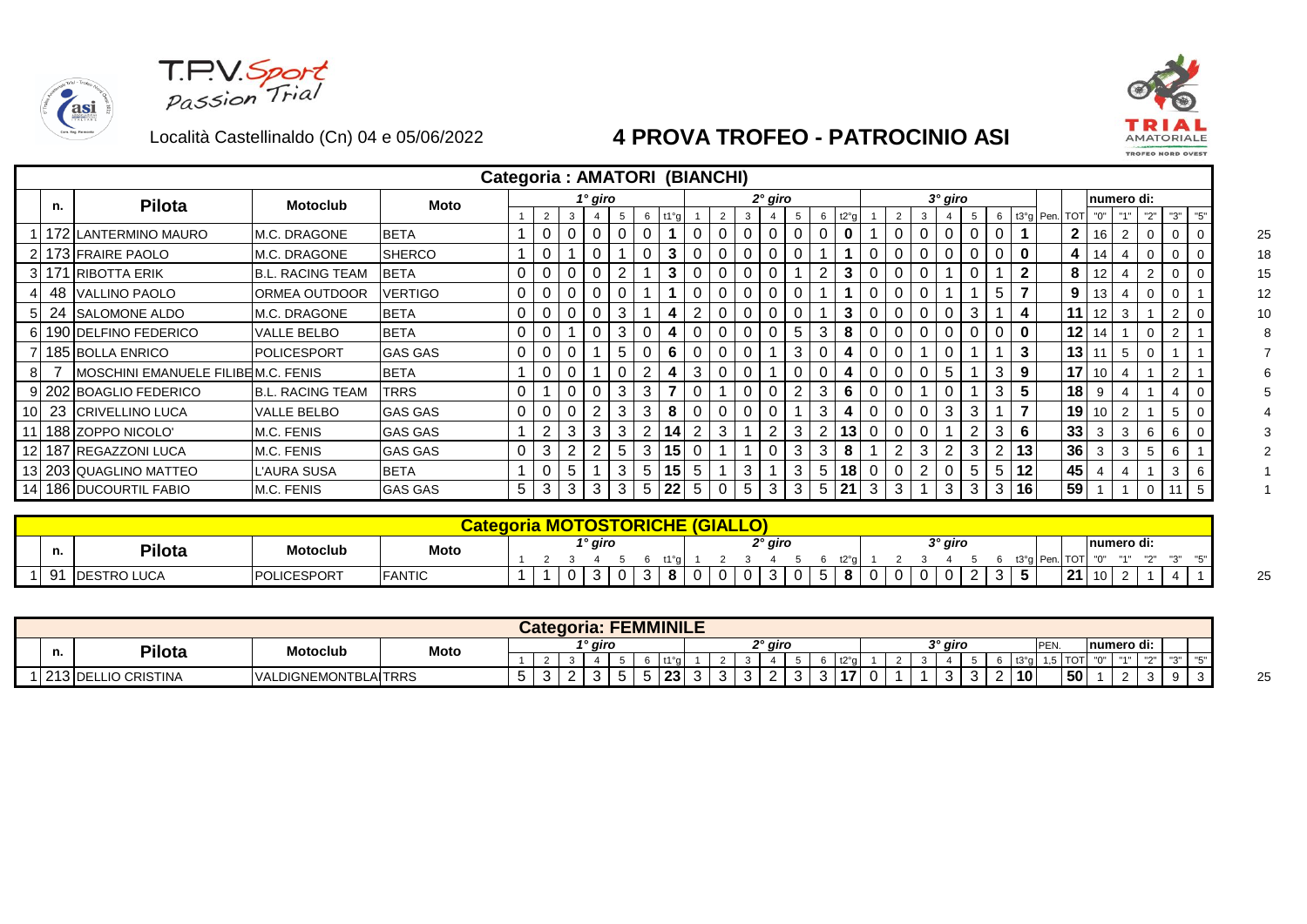





|            |                            |                         |   |         | Categoria UNDER 14 PRO (BLU) |   |          |         |  |                 |  |         |  |              |             |  |          |
|------------|----------------------------|-------------------------|---|---------|------------------------------|---|----------|---------|--|-----------------|--|---------|--|--------------|-------------|--|----------|
| n.         | <b>Pilota</b>              | <b>Motoclub</b>         |   | 1° giro |                              |   |          | 2° giro |  |                 |  | 3° giro |  |              | Inumero di: |  |          |
|            |                            |                         |   |         | +1°a I                       |   |          |         |  | t2°a            |  |         |  | t3°a TOT     |             |  |          |
| つつ<br>ا ہے | <b>IFRANZONI WILLIAM</b>   | <b>IL'AURA SUSA</b>     | ົ |         | 10                           | 0 | $\sim$ 1 |         |  | $\bullet$<br>О  |  |         |  | 27           |             |  |          |
| 26         | <b>ILORENZATI RICCARDO</b> | <b>IM.C. INFERNOTTO</b> | 5 |         | <sup>19</sup>                | 0 |          |         |  |                 |  |         |  | $13 \mid 43$ |             |  | -3       |
| 28         | <b>IGONNET SIMONE</b>      | <b>ICONCA VERDE</b>     | 2 |         | -47                          | 3 |          |         |  | 18 <sup>1</sup> |  |         |  | 17 52        |             |  | $10$   4 |

|    |                               |                         |   |                |                |         |                 | <b>Categoria UNDER 14</b> |   | (GIALLO)       |           |   |   |      |                |                |           |   |                |              |          |   |             |   |                |    |
|----|-------------------------------|-------------------------|---|----------------|----------------|---------|-----------------|---------------------------|---|----------------|-----------|---|---|------|----------------|----------------|-----------|---|----------------|--------------|----------|---|-------------|---|----------------|----|
| n. | <b>Pilota</b>                 | <b>Motoclub</b>         |   |                |                | 1° giro |                 |                           |   |                | $2°$ giro |   |   |      |                |                | $3°$ giro |   |                |              |          |   | Inumero di: |   |                |    |
|    |                               |                         |   |                |                |         | 5               | t1°g                      |   |                |           |   |   | t2°g |                |                |           |   | 5.             |              | t3°g TOT |   |             |   |                |    |
| 54 | <b>BONAVENTURA AXEL</b>       | <b>B.L. RACING TEAM</b> |   | 0              |                |         |                 |                           | 5 |                |           |   |   | 5    | 3              |                |           |   | 0              |              | 4 10     |   | 2           | 0 |                |    |
| 57 | <b>ISALVAI EDOARDO</b>        | <b>M.C. INFERNOTTO</b>  |   | 0              |                |         |                 |                           | 0 | 3 <sup>1</sup> |           |   |   | 3    |                | 5              |           |   | 0              |              | 6 10     |   | 2           | 0 |                |    |
| 53 | BOAGLIO FEDERICO              | <b>B.L. RACING TEAM</b> |   | $\overline{2}$ |                |         |                 | 3                         | 3 |                |           |   | 2 | 5    | 3              |                |           |   | 0              | 4            | 12       | 9 | 2           | 2 | 2              | 0  |
| 52 | <b>IGUGLIELMETTI FEDERICO</b> | <b>ICONCA VERDE</b>     | 0 |                |                | っ       |                 | 5                         |   |                |           | 2 |   | 5    |                |                |           |   | 0              |              | 2 12     | 5 | 8           | 2 |                | -0 |
| 61 | <b>IDEBLASI ALEX</b>          | <b>M.C. VALSESIA</b>    | 0 | 3              |                | 3       |                 |                           | 5 |                |           | 2 |   | 8    |                |                |           |   | $\Omega$       | $\mathbf{2}$ | 17       |   | 4           |   | 2              |    |
| 59 | <b>ICORNAGLIA LEONARDO</b>    | <b>M.C. INFERNOTTO</b>  | 2 | 0              |                | 3       | 5               | 10                        |   |                |           |   |   | 3    | 2 <sub>1</sub> | $\overline{2}$ |           |   | 0              |              | 5 18     | 6 |             | 3 |                |    |
| 58 | <b>IBEITONE FEDERICO</b>      | <b>M.C. INFERNOTTO</b>  | 3 | 3              | 2 <sub>1</sub> | 3       |                 | 12                        | 3 | 5 <sup>1</sup> |           |   |   | 8    | 5 <sup>1</sup> | 5              |           |   | $\Omega$       |              | 10 30    | 6 |             |   | 4              | -3 |
| 56 | <b>IDEL MONACO RAFFAELE</b>   | L'AURA SUSA             | 3 | 3              |                | 3       | 3               | 13                        | 3 | 5 <sup>1</sup> | 2         |   |   | 11   | 3 <sup>1</sup> | -3             |           | 3 |                |              | 10 34    |   | 3           |   | 8              |    |
| 55 | <b>CAMPASSI ISMAEL</b>        | <b>B.L. RACING TEAM</b> | 3 | 5 <sup>5</sup> | $\mathbf{0}$   | 5       | $5\phantom{.0}$ | 18 <sub>1</sub>           | 3 | 3 <sup>1</sup> |           | 5 | 3 | 15   | 3 <sup>1</sup> | $\mathbf{3}$   | 0         | 3 |                |              | 10 43    |   | 2           | 0 |                | 4  |
| 51 | QUAGLINO MATTEO               | L'AURA SUSA             | 5 | 3              |                | 5       | 5               | 19                        | 5 | 3 <sup>1</sup> |           | 3 | 3 | 14   | 3 <sup>1</sup> | -3             |           | 3 | 2 <sup>1</sup> |              | 11 44    |   |             |   |                | 4  |
| 62 | <b>IBIANCO ALESSANDRO</b>     | <b>IL'AURA SUSA</b>     | 5 | 3              |                | 5       |                 | 15                        | 3 | 3 <sup>1</sup> |           | 5 | 5 | 16   | 5 <sub>1</sub> | -3             |           | 3 | 5 <sup>1</sup> |              | 16 47    | 3 |             |   | 5 <sup>1</sup> | -6 |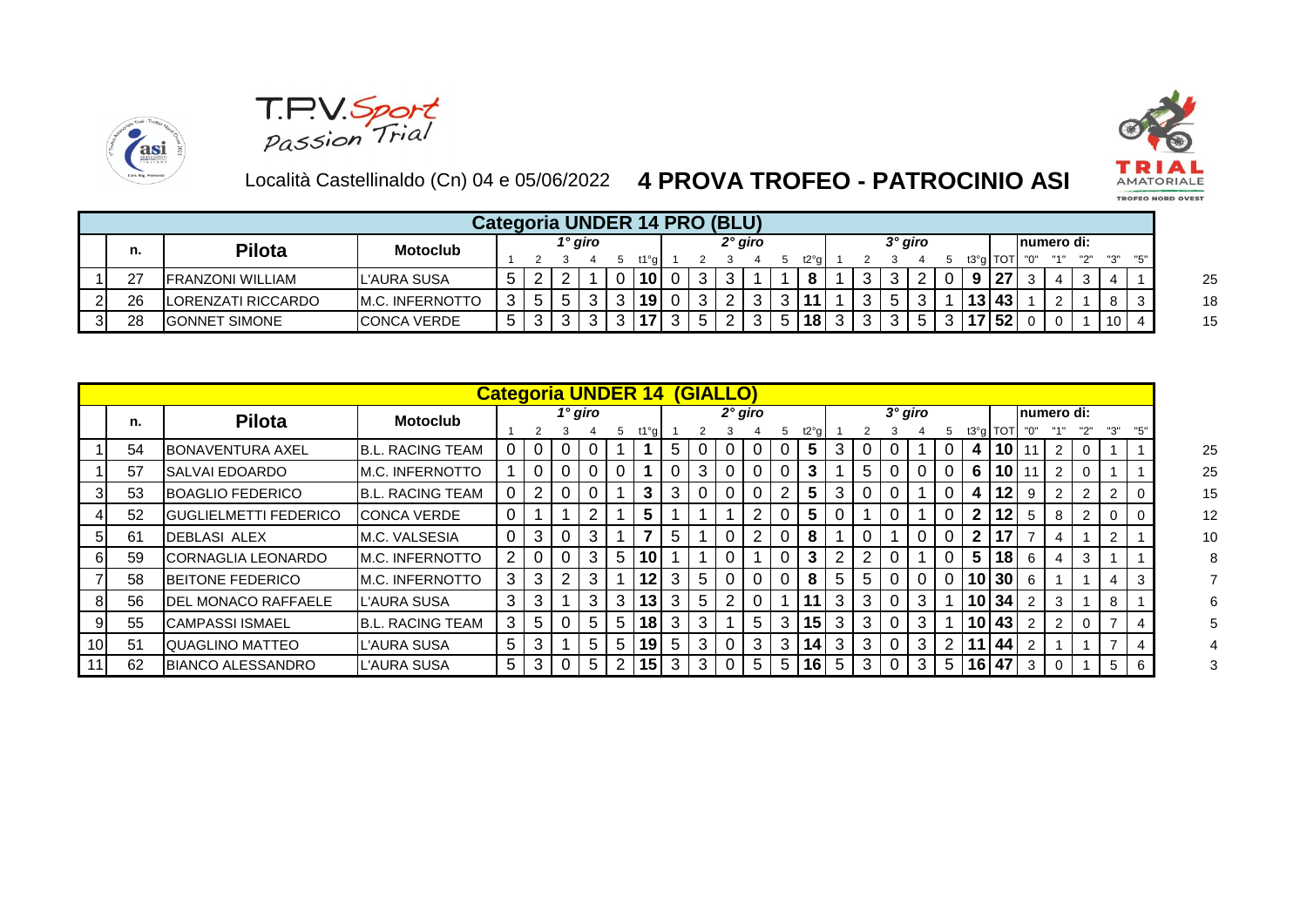



asi

|    |                                        | Categoria UNDER 10 BIANCHI ( |                |         |        |  |           |  | (MONOMARCIA O ELETTRICHE) |  |                |  |            |             |  |                  |
|----|----------------------------------------|------------------------------|----------------|---------|--------|--|-----------|--|---------------------------|--|----------------|--|------------|-------------|--|------------------|
| n. | Pilota                                 | <b>Motoclub</b>              |                | 1° giro |        |  | $2°$ giro |  |                           |  | $3^\circ$ giro |  |            | Inumero di: |  |                  |
|    |                                        |                              |                |         | t1°a l |  |           |  | t2°a l                    |  |                |  | $t3°q$ TOT |             |  |                  |
|    | IVUOLO EDOARDO                         | <b>IM.C. INFERNOTTO</b>      |                |         |        |  |           |  |                           |  |                |  |            |             |  | $\overline{1}$ 0 |
|    | <b>IGENOVESIO FEDERICO</b>             | <b>B.L. RACING TEAM</b>      | 5 <sup>5</sup> |         | 10     |  |           |  | 10 <sup>1</sup>           |  |                |  | 21         |             |  |                  |
|    | CANAVOSIO ALESSANDRO GB.L. RACING TEAM |                              | 5.             |         | 18     |  |           |  | 19                        |  |                |  | 19 56      |             |  | -6               |

|    |                                    | Categoria UNDER 10 BIANCHI (CON MARCE) |  |         |        |  |         |  |        |  |           |  |            |                 |  |    |
|----|------------------------------------|----------------------------------------|--|---------|--------|--|---------|--|--------|--|-----------|--|------------|-----------------|--|----|
| n. | Pilota                             | <b>Motoclub</b>                        |  | 1° giro |        |  | 2° giro |  |        |  | $3°$ giro |  |            | Inumero di:     |  |    |
|    |                                    |                                        |  |         | t1°a l |  |         |  | t2°a l |  |           |  | 5 t3°a TOT |                 |  |    |
|    | FRANZONI ADAM                      | L'AURA SUSA                            |  |         |        |  |         |  |        |  |           |  |            | 10.             |  | -0 |
| 12 | <b>IBORGOGNO FRANCESCO</b>         | <b>B.L. RACING TEAM</b>                |  |         |        |  |         |  |        |  |           |  | 9          | 10 <sup>1</sup> |  |    |
| 14 | TAGLIAFERRI ALESSANDRO L'AURA SUSA |                                        |  |         |        |  |         |  | o      |  |           |  | 23         |                 |  |    |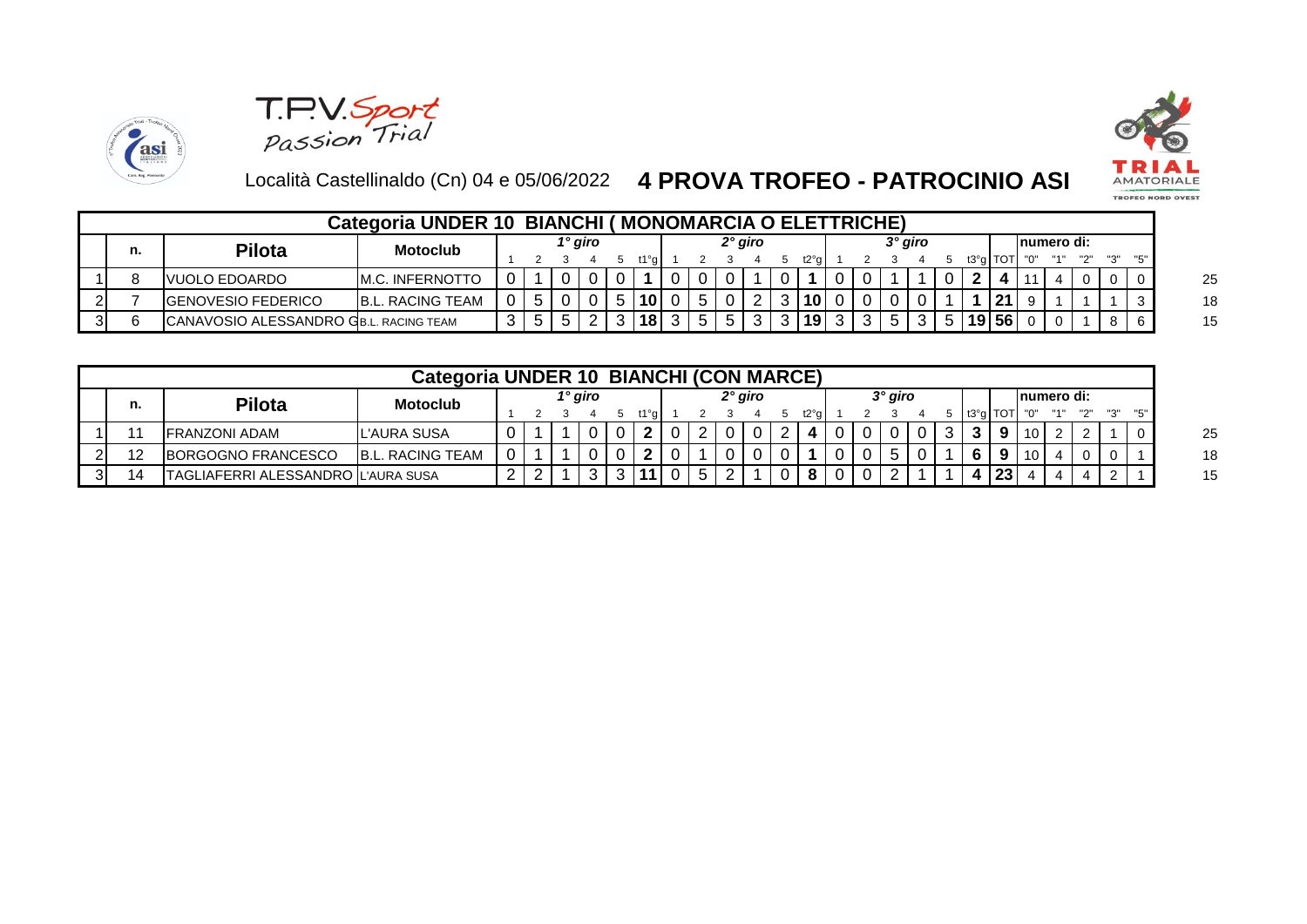# **CASTELLINALDO (CN) 04 e 05/06/2022 PROVA A SQUADRE**

|                |                  |    | <b>Categoria SQUADRE. POLICESPORT</b> |                  |
|----------------|------------------|----|---------------------------------------|------------------|
| <b>Squadra</b> | Categoria        | n. | <b>Pilota</b>                         | <b>POSIZIONE</b> |
|                | Clubman          |    | 242 BATTAGLIOTTI DANIELE              |                  |
|                | Clubman          |    | 147 ROLLE ENZO GIACOMO                |                  |
| <b>TFAM.</b>   | Open Amatori     |    | 82 STUPINO ROBERTO                    | $\mathbf 2$      |
| PNI ICESPNAT   | Open Amatori     | 72 | <b>TERLIZZI ANDREA</b>                |                  |
|                | Amatori Veterani | 12 | ROLANDO PERINO LUCIANO                | $\overline{2}$   |
|                | Amatori Veterani | 5  | <b>TERLIZZI MAURO</b>                 |                  |
|                |                  |    | ITAI F ·I                             |                  |

|                |                  |     | <b>Categoria SQUADRE: ASD CONCA VERDE</b> |                  |
|----------------|------------------|-----|-------------------------------------------|------------------|
| <b>Squadra</b> | Categoria        | n.  | <b>Pilota</b>                             | <b>POSIZIONE</b> |
|                | Clubman          |     | 145 IOPPOLO EDOARDO                       |                  |
| A.S.D.         | Clubman          | 101 | <b>GALLIANO IVAN</b>                      | 6                |
|                | Open Amatori     | 83  | <b>BROCCO ALESSIO SIMONE</b>              | 3                |
|                | Open Amatori     | 66  | <b>ROSOTTI NORMAN FRANCESCO</b>           | 5                |
|                | Amatori Veterani | 8   | <b>CALABRIA LUCIANO</b>                   | 8                |
|                | Amatori Veterani | 34  | <b>DOLCE FRANCO</b>                       | 15               |
|                |                  |     | <b>OTALE :</b>                            | 28               |

|   |         |                  |    | <b>Categoria SQUADRE: BL RACING TEM</b> |                  |
|---|---------|------------------|----|-----------------------------------------|------------------|
|   | Squadra | Categoria        | n. | <b>Pilota</b>                           | <b>POSIZIONE</b> |
|   |         | Clubman          |    | 112 SAIA MATTEO                         |                  |
|   |         | Clubman          |    |                                         | 15               |
| 3 |         | Open Amatori     | 61 | <b>BORGOGNO ANDREA</b>                  |                  |
|   |         | Open Amatori     |    | 217 PESCE FRANCO                        | 15               |
|   |         | Amatori Veterani | 47 | <b>MARUTTI ALBERTO</b>                  | 10               |
|   |         | Amatori Veterani | 18 | <b>PAIRE FERRANDO</b>                   | 15               |
|   |         |                  |    | TALE :'                                 |                  |

|                |                                     |    | <b>Categoria SQUADRE: FARA DOC</b> |                  |
|----------------|-------------------------------------|----|------------------------------------|------------------|
| <b>Squadra</b> | Categoria                           | n. | <b>Pilota</b>                      | <b>POSIZIONE</b> |
|                | Clubman                             |    |                                    | 15               |
| n Countern     | Clubman                             |    |                                    | 15               |
|                | Open Amatori                        |    | 212 CRESTANI STEFANO               | 9                |
|                | Open Amatori                        |    |                                    | 15               |
| FaraDOC        | Amatori Veterani   175 TERZI ENRICO |    |                                    |                  |
|                | Amatori Veterani                    |    |                                    | 15               |
|                |                                     |    | <b>TOTALE :</b> I                  |                  |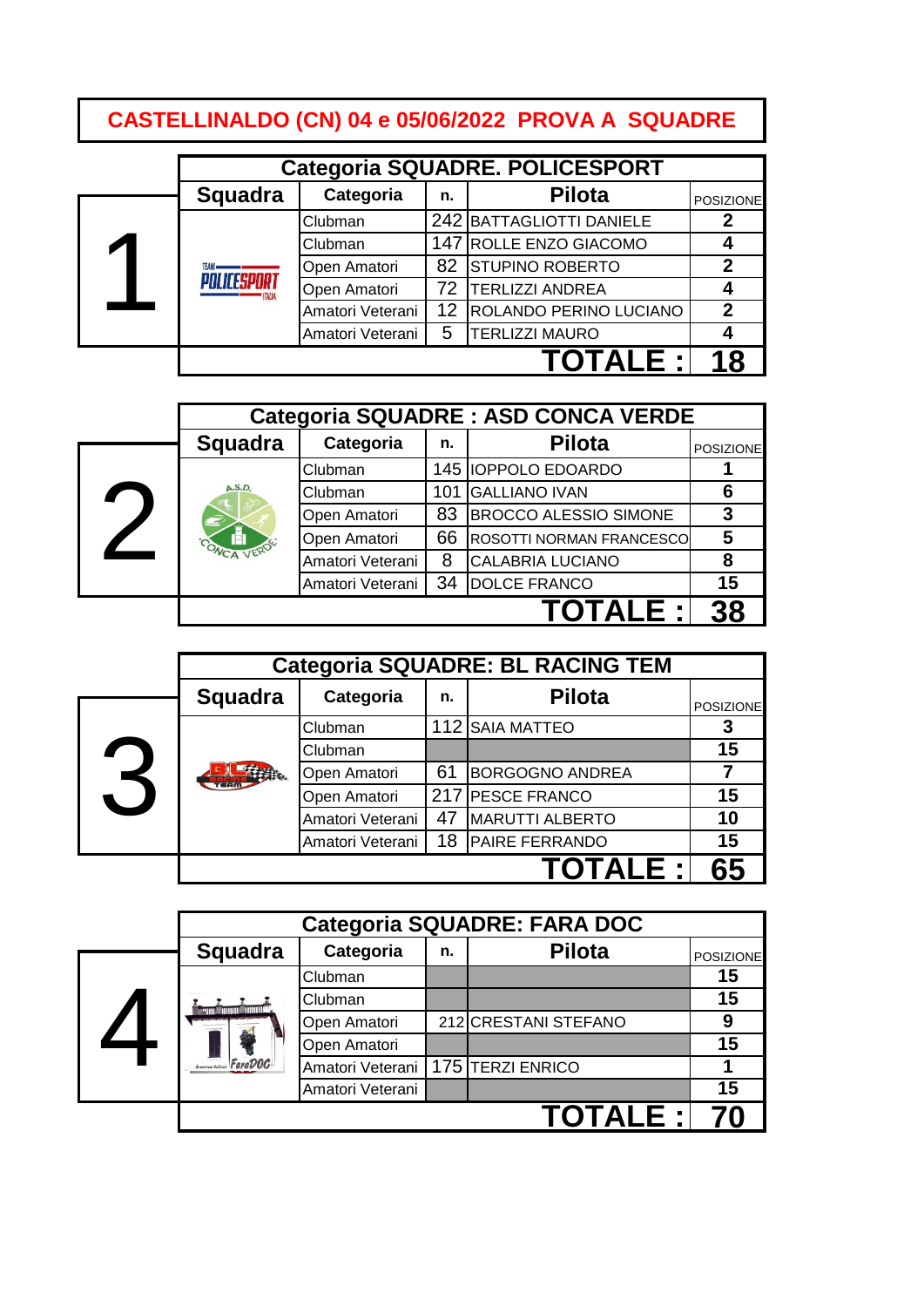|   |                |                  |    | <b>Categoria SQUADRE: VALSESSERA</b> |                       |
|---|----------------|------------------|----|--------------------------------------|-----------------------|
|   | <b>Squadra</b> | Categoria        | n. | Pilota                               | <b>POSIZIONE</b>      |
|   |                | Clubman          |    |                                      | 15                    |
|   |                | Clubman          |    |                                      | 15                    |
|   |                | Open Amatori     | 71 | ROCCO CLAUDIO                        | 1                     |
| 5 |                | Open Amatori     | 70 | POI DANIELE                          | 15                    |
|   |                | Amatori Veterani |    |                                      | 15                    |
|   |                | Amatori Veterani |    |                                      | 15                    |
|   |                |                  |    | <b>TOTALE :</b>                      | 76                    |
|   |                |                  |    | Categoria SQUADRE: M.C. INFERNOTTO   |                       |
|   | <b>Squadra</b> | Categoria        | n. | <b>Pilota</b>                        |                       |
|   |                | Clubman          |    | 126 COMBA ALESSIO                    | <b>POSIZIONE</b><br>8 |
|   |                | Clubman          |    | 127 COMBA FABIO                      | 9                     |
| 6 |                | Open Amatori     |    |                                      | 15                    |
|   |                | Open Amatori     |    |                                      | 15                    |
|   |                | Amatori Veterani | 46 | STALTARI FRANCESCO                   | 15                    |
|   |                | Amatori Veterani |    |                                      | 15                    |
|   |                |                  |    | TOTALE :                             |                       |

|                                  |                  |    | Categoria SQUADRE: DRAGONE 6 VAL VARAITA  |                  |
|----------------------------------|------------------|----|-------------------------------------------|------------------|
| <b>Squadra</b>                   | Categoria        | n. | <b>Pilota</b>                             | <b>POSIZIONE</b> |
|                                  | Clubman          |    |                                           | 15               |
|                                  | Clubman          |    |                                           | 15               |
|                                  | Open Amatori     |    |                                           | 15               |
|                                  | Open Amatori     |    |                                           | 15               |
| <b>DRAGONE</b><br><b>VARATTA</b> | Amatori Veterani |    | 180 BOUNOS RENZO                          | 3                |
|                                  |                  |    | Amatori Veterani   179 DE COSTANZI VALTER | 15               |
|                                  |                  |    | <b>TOTALE:</b>                            |                  |

|                          |                |                  |    | <b>Categoria SQUADRE: FENIS</b> |                  |
|--------------------------|----------------|------------------|----|---------------------------------|------------------|
|                          | <b>Squadra</b> | Categoria        | n. | <b>Pilota</b>                   | <b>POSIZIONE</b> |
|                          |                | Clubman          |    | 128 CARLON MICHEL               | 10               |
|                          | <b>TOCLUB</b>  | Clubman          |    | 113 JUGLAIR MATTEO              | 15               |
|                          |                | Open Amatori     |    | 226 POLETTO ALBERTO             | 15               |
| $\overline{\phantom{0}}$ |                | Open Amatori     |    |                                 | 15               |
|                          |                | Amatori Veterani | 10 | <b>RAVIGLIONE FABRIZIO</b>      | 9                |
|                          |                | Amatori Veterani |    |                                 | 15               |
|                          |                |                  |    | <b>TOTALE:</b>                  |                  |